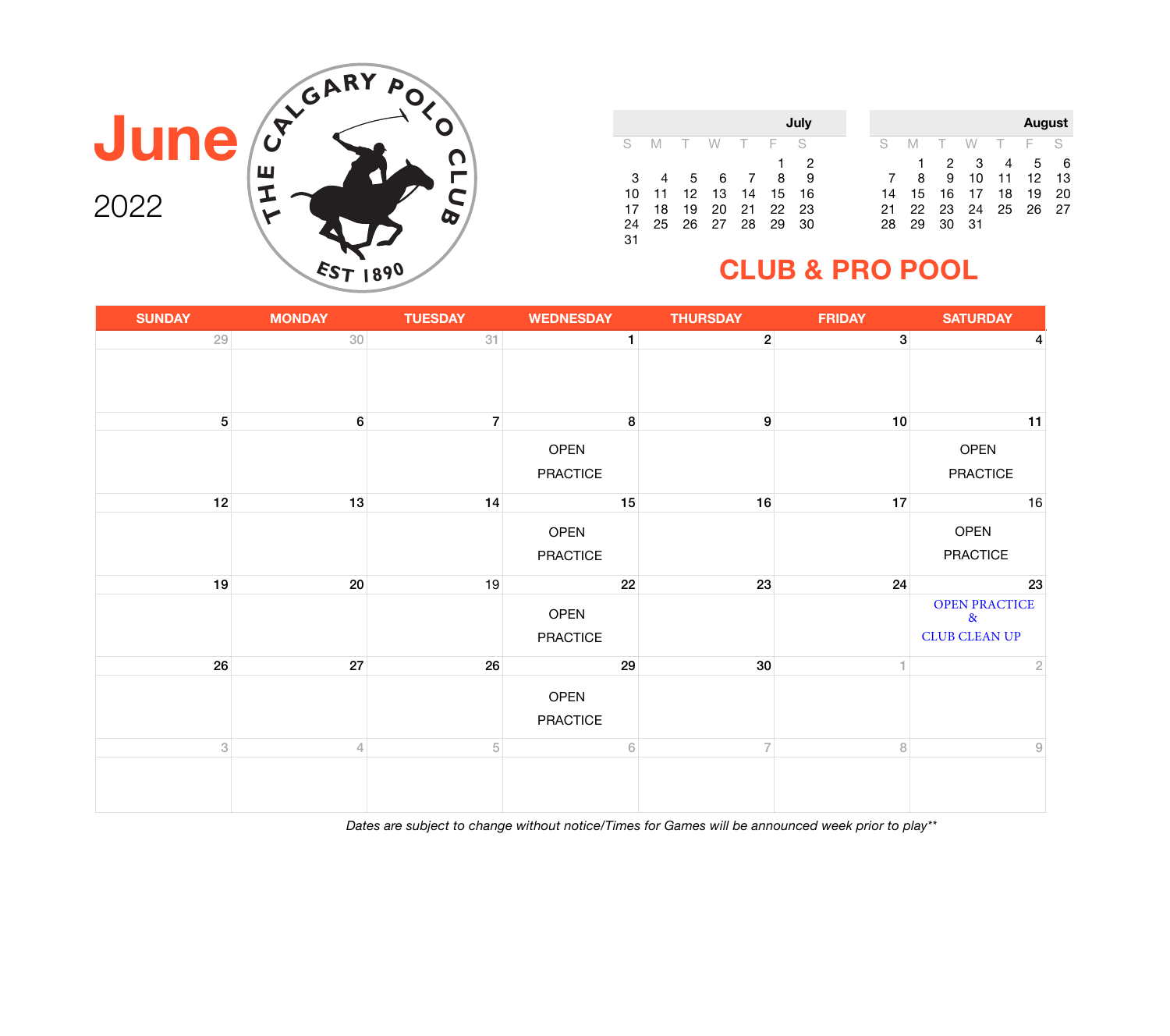

|              |              |     |             |                | <b>August</b> |     |  |     |    |    |       |    | <b>September</b> |     |
|--------------|--------------|-----|-------------|----------------|---------------|-----|--|-----|----|----|-------|----|------------------|-----|
| S.           | M            |     | W           |                | T F S S       |     |  | S - | M  |    | TWTFS |    |                  |     |
|              | $\mathbf{1}$ |     | $2 \quad 3$ | $\overline{4}$ |               | 5 6 |  |     |    |    |       | 1. | 2                | - 3 |
| <sup>7</sup> | -8           | 9   | 10          | - 11           | 12            | -13 |  |     | 5  |    | 67    | 8  | 9                | -10 |
| 14           | -15          | 16  | 17          | 18             | 19            | 20  |  | 11  | 12 | 13 | 14    | 15 | 16               | -17 |
| 21           | 22           | -23 |             |                | 24 25 26 27   |     |  | 18. | 19 | 20 | 21    |    | 22 23 24         |     |
| 28           | 29           | 30  | 31          |                |               |     |  | 25  | 26 | 27 | 28    | 29 | 30               |     |

### **CLUB & PRO POOL**

| <b>SUNDAY</b>                     | <b>MONDAY</b>           | <b>TUESDAY</b>                        | <b>WEDNESDAY</b>          | <b>THURSDAY</b>   | <b>FRIDAY</b>          | <b>SATURDAY</b>             |
|-----------------------------------|-------------------------|---------------------------------------|---------------------------|-------------------|------------------------|-----------------------------|
| 26                                | 27                      | 28                                    | 29                        | 30                | $\mathbf{1}$           | $\overline{2}$              |
|                                   |                         |                                       |                           |                   | <b>WESTERN</b>         | WESTERN                     |
|                                   |                         |                                       |                           |                   | <b>CANADIAN</b>        | <b>CANADIAN</b>             |
|                                   |                         |                                       |                           |                   | <b>TOURNAMENT</b>      | <b>TOURNAMENT</b>           |
| 3                                 | $\overline{\mathbf{4}}$ | 5                                     | $\bf 6$                   | $\overline{7}$    | 8                      | $\boldsymbol{9}$            |
| <b>WESTERN</b><br><b>CANADIAN</b> |                         | <b>OPEN</b>                           |                           | Mike Francis      | <b>STAMPEDE STARTS</b> | Mike Francis Cup            |
| <b>TOURNAMENT</b>                 |                         | <b>CHUKKERS</b><br>6PM                |                           | Cup               |                        | Finals                      |
| 10                                | 11                      | 12                                    | 13                        | 14                | 15                     | 16                          |
|                                   |                         | <b>OPEN</b><br><b>CHUKKERS</b><br>6PM |                           | CP Air Cup        |                        | CP Air Cup<br>Finals        |
| 17                                | 18                      | 19                                    | 20                        | 21                | 22                     | 23                          |
| Polo &<br>Pancakes                |                         | OPEN<br><b>CHUKKERS</b><br>6PM        |                           | <b>Gilgit Cup</b> |                        | <b>Gilgit Cup</b><br>Finals |
| 24                                | 25                      | 26                                    | 27                        | 28                | 29                     | 30                          |
|                                   |                         | <b>OPEN</b><br><b>CHUKKERS</b><br>6PM |                           | Heart Cup         |                        | <b>Heart Cup</b><br>Finals  |
| 31                                |                         | $\overline{2}$                        | $\ensuremath{\mathbf{3}}$ | $\overline{4}$    | 5                      | $6\,$                       |
|                                   |                         |                                       |                           |                   |                        |                             |

*Dates are subject to change without notice/Times for Games will be announced week prior to play\*\**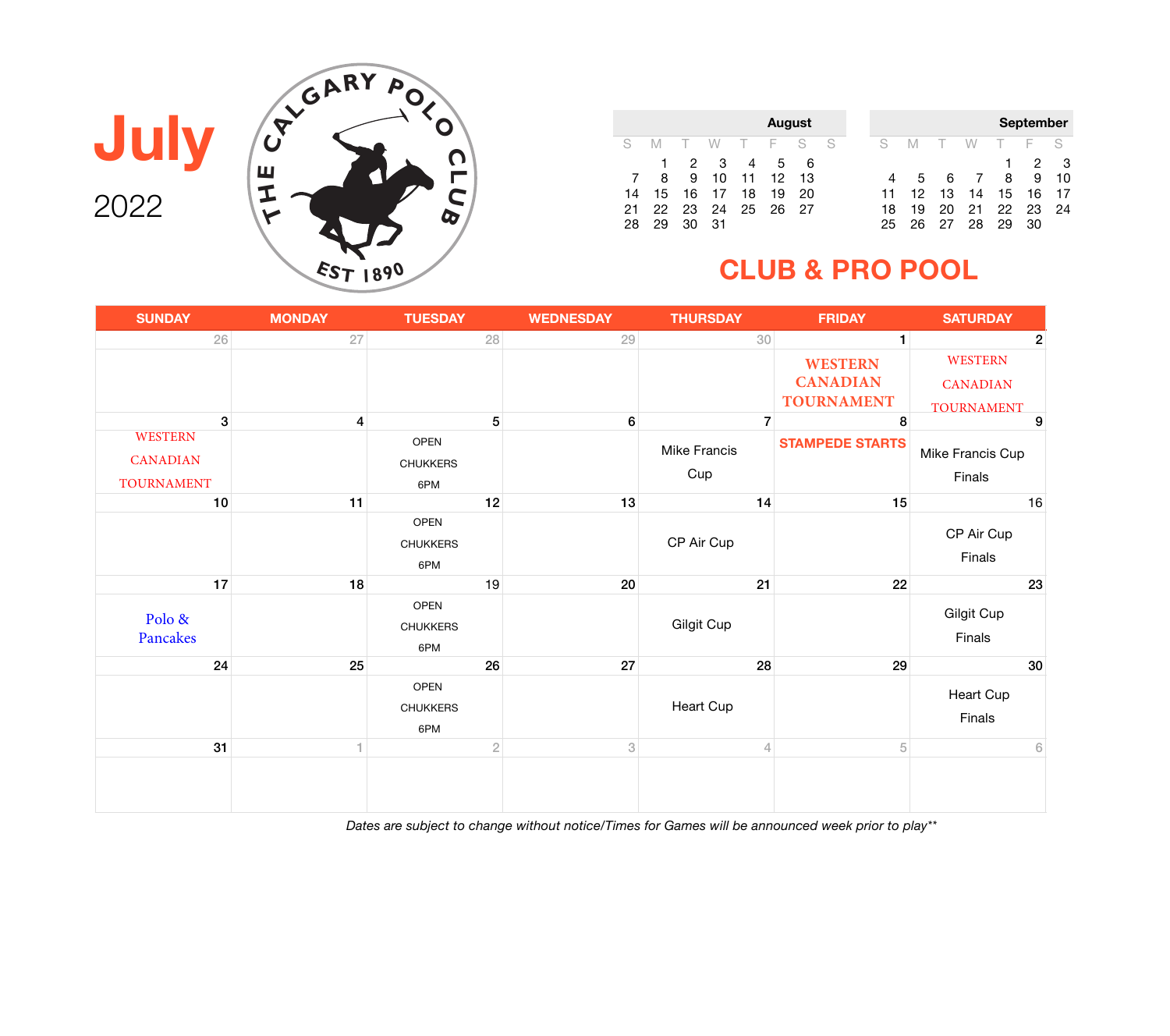

# **August**

2022

| <b>SUNDAY</b>  | <b>MONDAY</b> | <b>TUESDAY</b>                        | <b>WEDNESDAY</b> | <b>THURSDAY</b>        | <b>FRIDAY</b>                                             | <b>SATURDAY</b>               |
|----------------|---------------|---------------------------------------|------------------|------------------------|-----------------------------------------------------------|-------------------------------|
| 31             | $\mathbf{1}$  | $2\vert$                              | 3 <sup>1</sup>   | $\vert 4 \vert$        | 5 <sup>1</sup>                                            | $6\phantom{1}6$               |
|                | Kimo Cup      | OPEN<br><b>CHUKKERS</b><br>6PM        |                  | <b>Big Rock</b><br>Cup |                                                           | <b>Big Rock Cup</b><br>Finals |
| $\overline{7}$ | 8             | $\boldsymbol{9}$                      | 10               | 11                     | 12                                                        | 13                            |
|                |               | <b>OPEN</b><br><b>CHUKKERS</b><br>6PM |                  | Hull<br>Cup            |                                                           | Hull Cup<br>Finals            |
| 14             | 15            | 16                                    | $17$             | 18                     | 19                                                        | 20                            |
|                |               | OPEN<br><b>CHUKKERS</b><br>6PM        |                  | Rocky Mountain<br>Cup  |                                                           | Rocky Mountain Cup<br>Finals  |
| 21             | 22            | 23                                    | 24               | 25                     | 26                                                        | 27                            |
|                |               |                                       |                  |                        |                                                           |                               |
| 28             | 29            | 30                                    | 31               | $\mathbf{1}$           | $\overline{2}$                                            | 3                             |
|                |               |                                       |                  |                        | <b>CLUB WRAP</b><br><b>UP DINNER</b><br><b>PARTY</b>      |                               |
| $\overline{4}$ | $\,$ 5 $\,$   | $\,$ 6 $\,$                           | $\overline{7}$   | $\, 8$                 | $\mathcal{G}% _{M_{1},M_{2}}^{\alpha,\beta}(\varepsilon)$ | $10$                          |
|                |               |                                       |                  |                        |                                                           |                               |

**September**

**October**

S M T W T F S 31  $30$  31  $31$  32  $31$  3 4 5 6 7 8 10 11 12 13 14 15 16 17 18 19 20 21 24 25 26 27 28 29

30 31

S M T W T F S  $2<sup>8</sup>$  29  $3<sup>9</sup>$ 4 5 6 7 8 9 10 11 12 13 14 15 16 17

25 26 27 28 29 30

18 19 20 21 22<br>25 26 27 28 29

*\*\*Dates are subject to change without notice/Times for Games will be announced week prior to play\*\**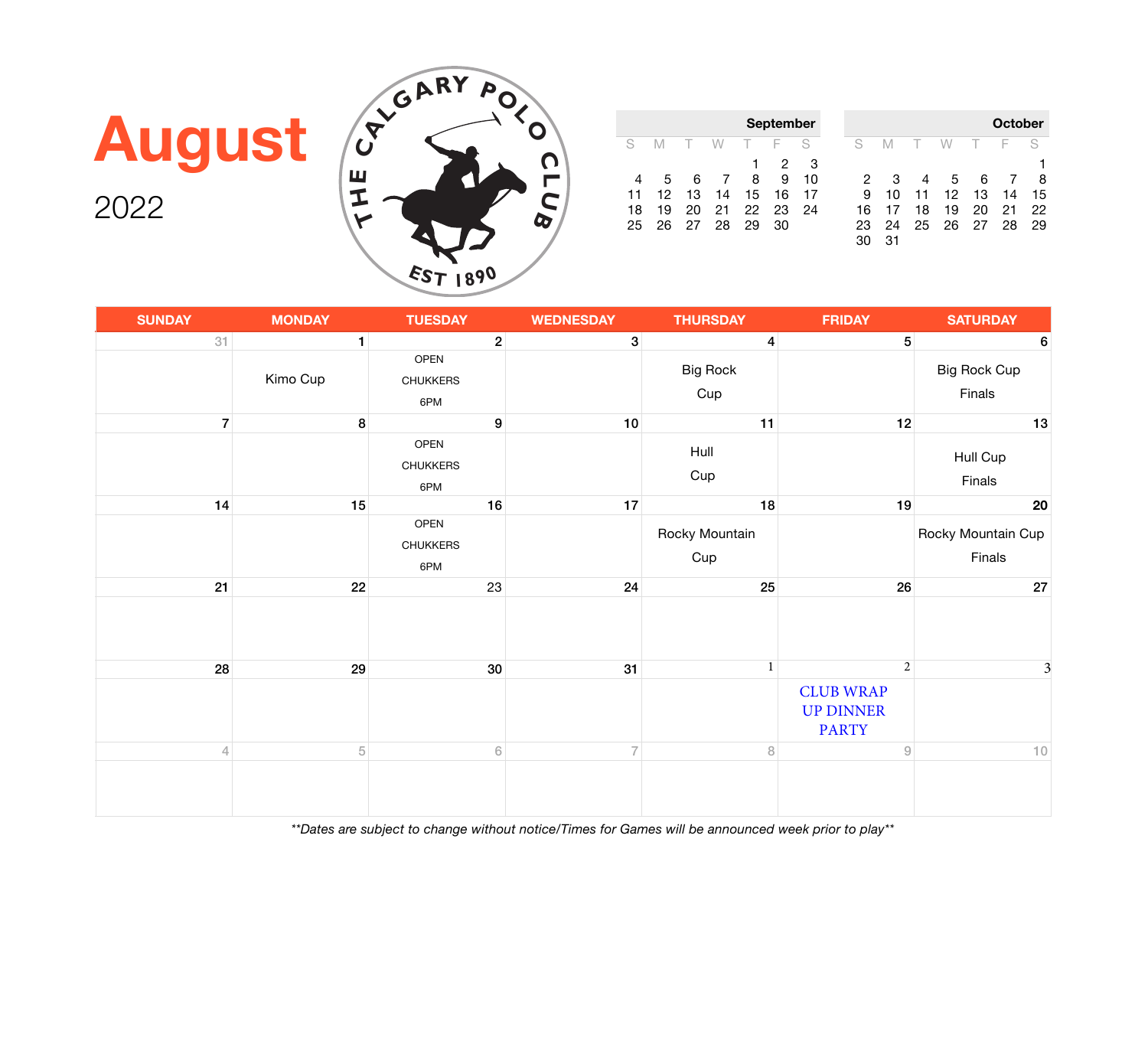

|    |    |   |                |          | <b>August</b> |      |    |
|----|----|---|----------------|----------|---------------|------|----|
| S. | M  |   | TWTFS          |          |               |      | -S |
|    | 1. |   | $2 \quad 3$    | 4        | 5             | 6    |    |
|    | 8  | 9 |                | 10 11 12 |               | 13   |    |
| 14 |    |   | 15 16 17 18    |          | 19            | 20   |    |
| 21 |    |   | 22 23 24 25 26 |          |               | - 27 |    |
|    |    |   | 31             |          |               |      |    |

|    |    |        |               |        | <b>September</b> |    |
|----|----|--------|---------------|--------|------------------|----|
| S  | M  | $\top$ | W             | $\top$ | -F               | S  |
|    |    |        |               |        | 2                | 3  |
| 4  | 5  | 6      | $\mathcal{I}$ | 8      | 9                | 10 |
| 11 | 12 | 13     | 14            | 15     | 16               | 17 |
| 18 | 19 | 20     | 21            | 22     | 23               | 24 |
| 25 | 26 | 27     | 28            | 29     | 30               |    |

## **4 Goal**

| <b>SUNDAY</b>                       | <b>MONDAY</b>           | <b>TUESDAY</b>  | <b>WEDNESDAY</b>          | <b>THURSDAY</b> | <b>FRIDAY</b>                     | <b>SATURDAY</b>  |
|-------------------------------------|-------------------------|-----------------|---------------------------|-----------------|-----------------------------------|------------------|
| $26\,$                              | 27                      | 28              | 29                        | 30              | $\mathbf{1}$                      | $\overline{2}$   |
|                                     |                         |                 |                           |                 | <b>CANADA DAY</b><br>JB Cross Cup |                  |
|                                     |                         |                 |                           |                 |                                   |                  |
| $\mathbf{3}$                        | $\overline{\mathbf{4}}$ | $5\phantom{.0}$ | $\bf 6$                   | $\overline{7}$  | 8<br><b>STAMPEDE STARTS</b>       | $\boldsymbol{9}$ |
| JB Cross Cup                        |                         |                 | 4 GOAL<br><b>PRACTICE</b> |                 | JB Cross Cup                      |                  |
| $10$                                | 11                      | 12              | 13                        | 14              | 15                                | 16               |
| JB Cross Cup<br>Finals              |                         |                 | 4 GOAL<br><b>PRACTICE</b> |                 | JC Palmer<br>Memorial             |                  |
| $17$                                | 18                      | 19              | 20                        | 21              | 22                                | 23               |
| JC Palmer<br>Memorial               |                         |                 | 4 GOAL<br><b>PRACTICE</b> |                 | JC Palmer<br>Memorial             |                  |
| 24                                  | 25                      | 26              | 27                        | 28              | 29                                | $30\,$           |
| JC Palmer<br><b>Memorial Finals</b> |                         |                 | 4 GOAL<br><b>PRACTICE</b> |                 | Calgary Cup                       |                  |
| 31                                  | 1                       | $\overline{2}$  | $\ensuremath{\mathbf{3}}$ | $\overline{4}$  | $\sqrt{5}$                        | $\,$ 6 $\,$      |
| Calgary Cup                         |                         |                 |                           |                 |                                   |                  |

*\*\*Dates are subject to change without notice\*\**